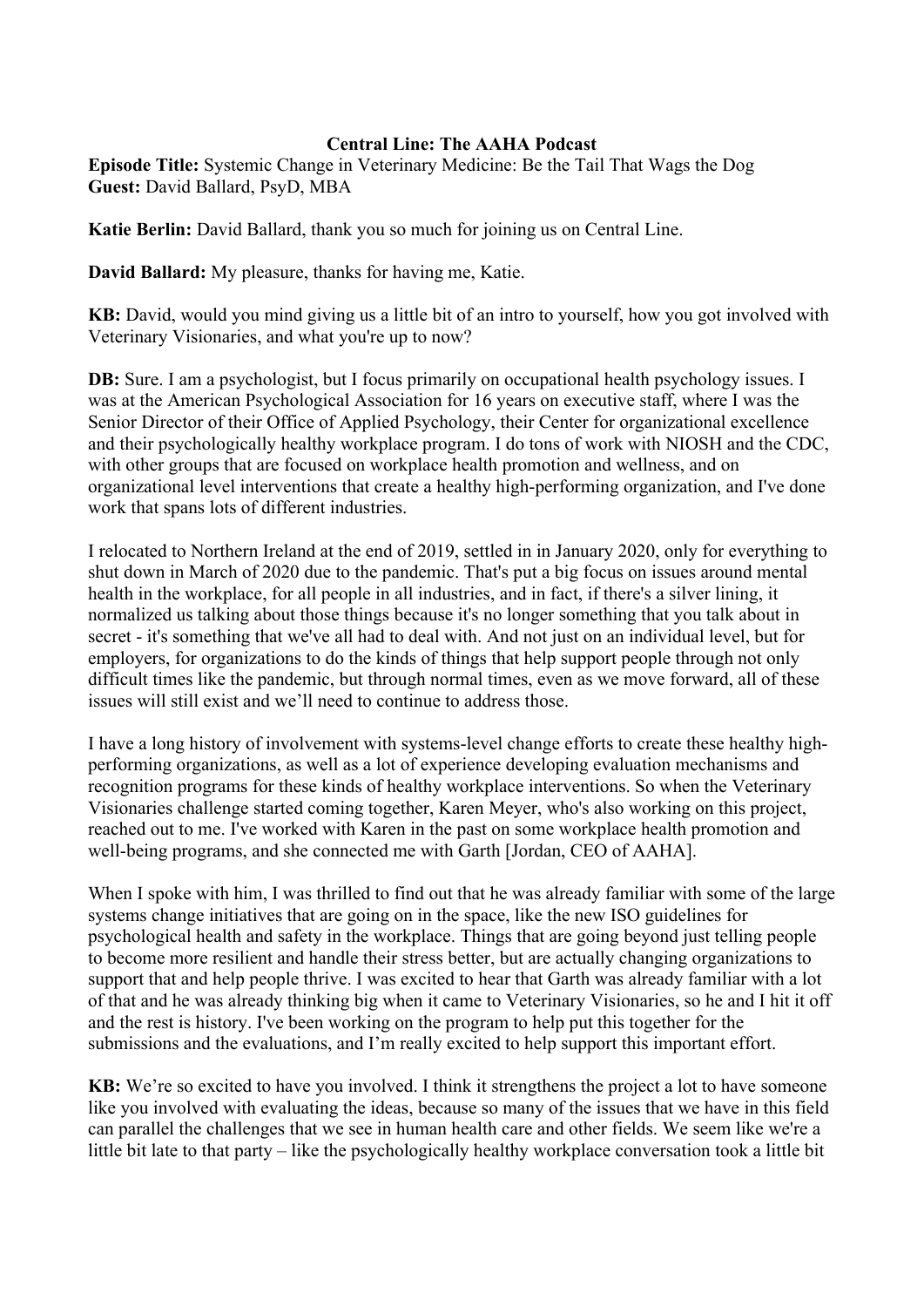longer to get started.

And you're right - COVID really exploded those conversations because it uncovered a lot of weaknesses in the way that we handle mental health and well-being in the workplace in general, in all professions, but vet med definitely, as I've seen from the inside. So I'm really excited to see what comes out of Veterinary Visionaries.

David, now that you've had a little chance to spend some time in the veterinary space, talk to Garth, talk to some other veterinary professionals, I'm interested... What one thing would you put on a billboard for us all to see on our way to work in the morning?

**DB:** I'm imagining one of those motorized billboards with the big rear end of a dog with the tail actually wagging on it, and I would say, "Let the tail wag the dog." The concept that the smaller parts of a system can create big changes. I had a Great Dane/German Shepherd mix, and let me tell you, that tail wagged the dog, eas well as cleared dining room tables! Those are stories for another time. But those smaller parts of the system can create big changes, and we need healthy thriving veterinary teams to help keep pets healthy, which in turn helps keep families and communities healthy and thriving as well. So even though it might seem like a really huge task to try to change the landscape of veterinary medicine, if people come together, the collective efforts can really make a big difference.

**KB:** I want to come back to that later, because it can feel like this industry, like so many others, is being taken over by large corporations - that has its benefits for sure, as they have so many resources and can create so much change so quickly. But there are so many things that we can do on a smaller level to create change, and I don't want us to forget that. It can feel really daunting at times.

How much did you know about the mental health and well-being challenges in veterinary medicine specifically before you started working with us?

**DB:** I guess my earliest experiences growing up with pets, dogs primarily, but growing up, I had cats and guinea pigs and hamsters and gerbils and ferrets, and lizards and snakes, and fish, it was...

**KB:** You were one of us.

**DB:** It was pretty much a zoo in my house. Needless to say, we knew the local veterinarian and the people who worked in that practice really well, and one of the things that struck me is that veterinarians and their staff, they're cornerstones of communities. They know everybody, they know all the families, they know all the pets, they meet the kids and they watch them grow up and go off to school, and they generally have their finger on the pulse of what's going on in a community.

Later on, in addition to my psychology degree, I did a business degree that focused on health care administration. Most of my experience has been working with healthcare organizations, but there are a lot of similar issues that we will probably touch on later on in this conversation.

**KB:** So although you may not have had first-hand experience with the kind of challenges that we face in veterinary medicine, you could extrapolate pretty well that we would face them based on what you knew about healthcare in general. Sometimes we feel like people outside the profession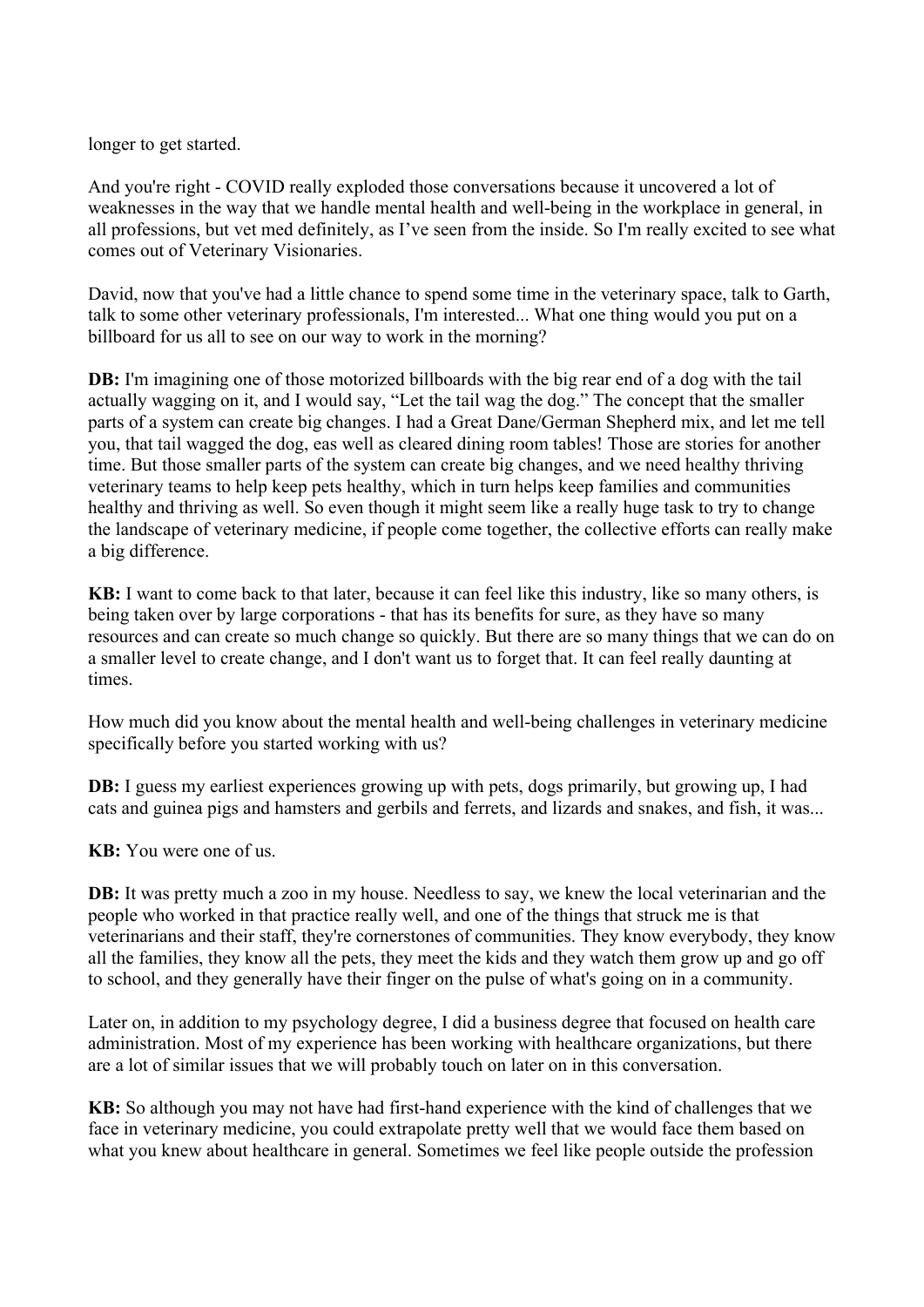just think we play with puppies and kittens all day - how could that possibly be hard? But the puppies and kittens come attached to people, which makes everything hard.

**DB:** People do make everything hard.

**KB:** We hear a lot about self-care these days. I know Mars did a big study recently that came up with some big messages from the results that they got and one of them was that we need to learn coping techniques to handle the stress that we face in vet med.

Self-care is good, but if everyone is struggling, it seems like we need more change at a systemic and organizational level. Do you think that that is possible without dramatically restructuring the way we practice?

**DB:** I think this isn't an either/or situation. I think it's a both/and situation. As you mentioned, selfcare is important and people need to learn and develop effective coping skills and be able to handle pressures and stress, but it's totally ineffective to put that onus completely on the individual and just say, "Well, you need to develop healthier coping skills or you need to become more resilient."

As a leader in an organization or as an employer, if you're putting all these resources into putting armor on people so that they can handle things better, it's not going to be very effective. If you put on all that armor over and over and over, and you keep throwing people back into the arena that get beaten up over and over again, not only is it ineffective, but it's a colossal waste of resources.

There's a great quote from an Indian philosopher named Krishnamurti. He said, "It's no measure of health to be well-adjusted to a profoundly sick society." I think the same is true of organizations: yes, you want people who are well-adjusted, who can cope and who have the skills to handle things, but is that really healthy if you're trying to get them to do that in a toxic environment? It's much better to equip people and create an environment that takes away unnecessary stressors and hazards they might face, and help them be able to do that better. That's your role and responsibility as an employer - it cannot possibly just all be put on the individual.

**KB:** I feel like vet professionals, at least, tend to be very type A high achievers, just like many human healthcare professionals are, I'm sure. We tend to blame ourselves when we don't know how to fix something or feel better, and we just feel like, "Well, if we were really cut out for this, we should be able to handle this." But you can't yoga your way out of a bad system or a system that allows you to continue to be injured in these ways.

So the next question I guess I have is, if we do have to do both - learn how to take care of ourselves and make changes at the higher level - if we have to pick one to start with, do we start high level and focus our resources there? Do we start with the individual and work up?

**DB:** I actually think we have to work it from both ends, because if someone really needs help, they need more than just self-care. They need more than a yoga class or tips for how to get better sleep or to get more exercise. We know most of those things that we need to do; the problem is we're in a situation that makes it difficult for us to do them.

So beyond the self-care aspect, you need to provide professional level support for people as well. They need to have access to good mental health benefits, like a high quality employee assistance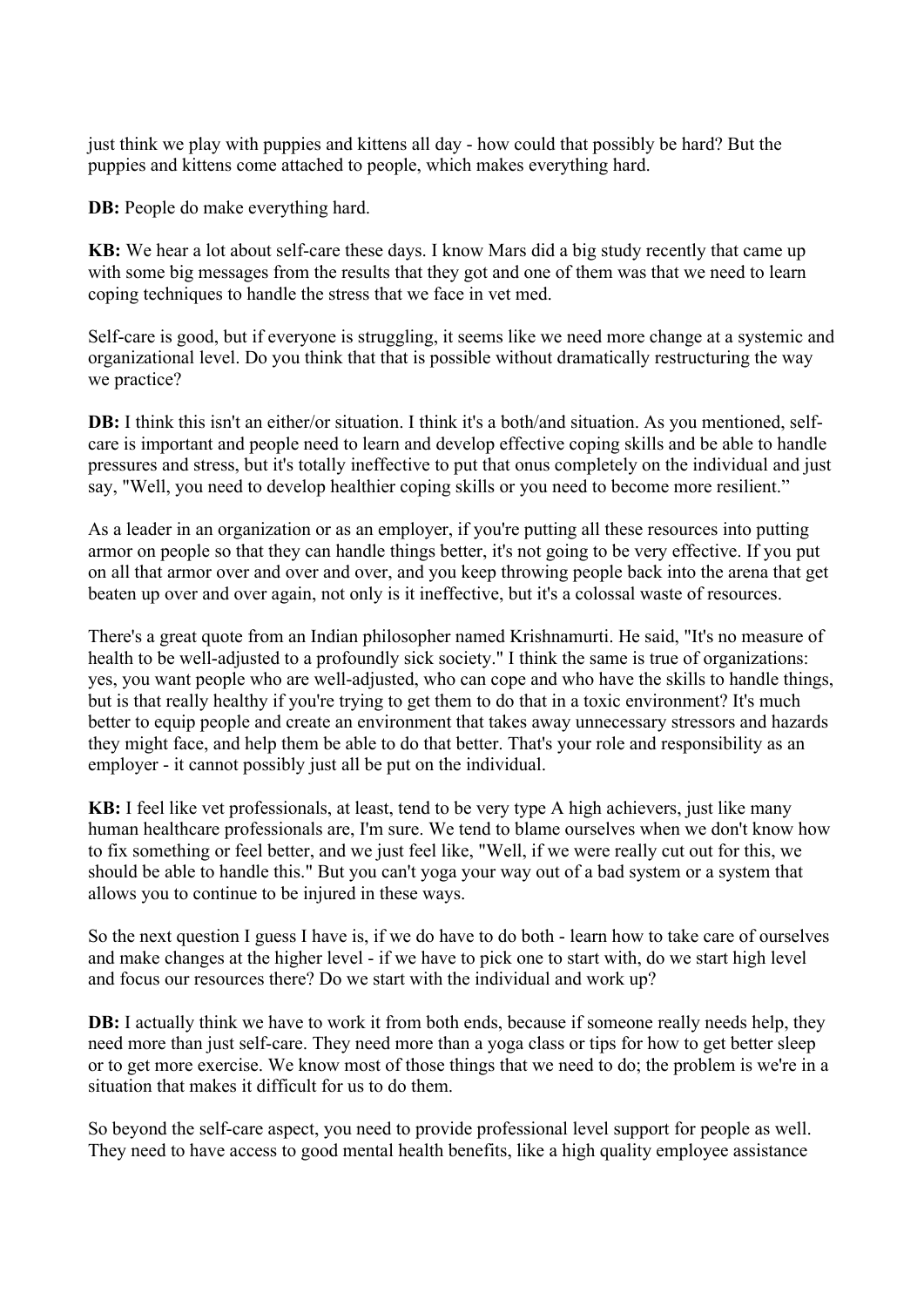program. And at the same time, you have to address the organizational and job level issues that are contributing to the problem. If there are problems with the way things are done in scheduling or with workload or with conflicts that are happening in the workplace, you need to be able to identify and remove those hazards to mitigate the risk that they might be facing at the same time.

**KB:** At this point, you just have to scroll Facebook for a few minutes to find solutions for self-care, help with mindfulness or a free yoga class. Now it seems like if we have to focus resources somewhere, because those are so ubiquitous now, the resources would be best put toward a larger scale reformation of how we train, how we accommodate, how we view our teams - at least that's how it sounds to me and how it looks to me.

## **DB:** Absolutely.

**KB:** Are there things in human healthcare that have worked that you think we could potentially adopt in vet med?

**DB:** I think it's important to step back and look at the bigger picture, and start by creating a wellbeing or mental health strategy that's linked to the organization's larger strategic and operational priorities. You can take examples of programs and benefits and practices and things in a workplace, and each one might have some value, but there really needs to be a bigger picture strategy and that needs to be linked to what the organization is doing as a whole. That way it's not something that gets shoved to the side because it's not linked to any business outcomes or business goals.

Creating a strategy starts with doing an assessment, understanding what the hazards are, what problems people are facing, where the opportunities are to make a difference, and what the needs and preferences are of the people who are working there. Using that information to craft a strategy has a better chance of success, rather than just saying, "Oh, here's this great app or benefit we can offer people." Those things might be great, but they need to be tied to a larger strategy that's moving in a certain direction rather than just one-off fragmented efforts.

**KB:** Would you do this with your team? Or at least with the leadership team?

**DB:** When organizations are doing it really well, they're bringing together a cross-functional team of people from the organization who are all at the table. They're all contributing to this because they all have different perspectives on the needs of the different segments of the workforce.

In smaller practices, it might be a key leader or small group or just a time-limited work that gets pulled together to craft that; but if you really want to get leadership buy-in in an organization, especially if it's connected to a larger group of owners or firm, then it has to connect up to the larger goals and strategy and mission of the organization as a whole. How are all these things you're trying to do going to affect things like employee satisfaction, employee retention and turnover, performance on the job, engagement with the organization, motivation for people to do their best at work?

When people are physically on the job, but they're checked out because they're so stressed and overwhelmed or sick that they can't perform up to their full capacities, link it to those organizational level outcomes, so that what you're doing isn't just a nice thing to do or the right thing to do for people who work there, but it's also smart business. If you do these things, you're going to set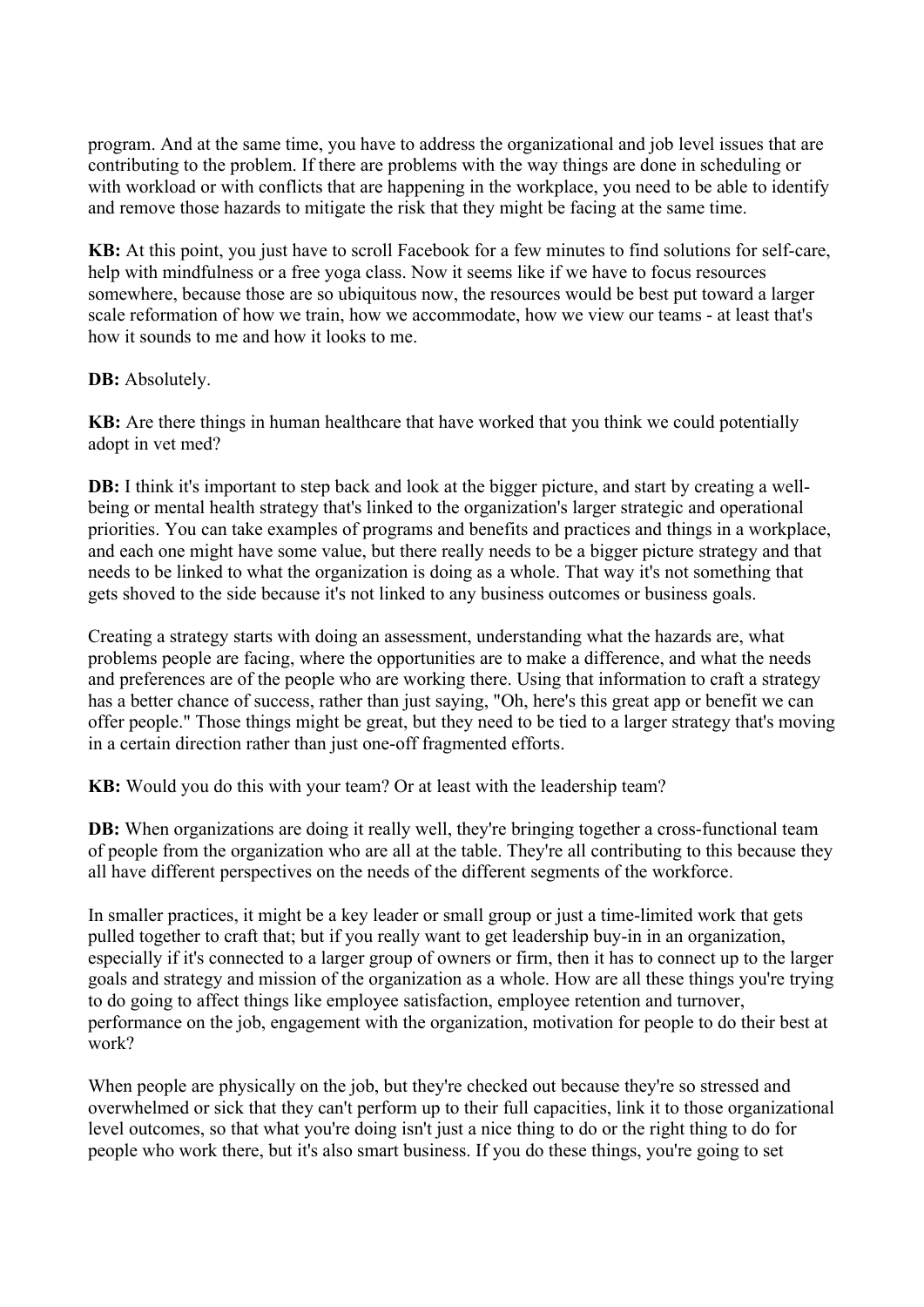yourself apart as an employer of choice, you're going to provide better quality services to the community, and people want to come and stay there, so you'll have the best and the brightest who want to be part of that.

**KB:** I love the picture I just had in my head when you were talking about this plan for well-being for everybody in the organization. It does seem, from my personal experience anyway, that we've often had just managers at that table. I've been in practices where these conversations have happened, but it's been a team of managers, a medical director and an office manager and a practice manager and an owner, and those people may have the best of intentions, but they don't necessarily know what it's like to be a CSR or a veterinary assistant or an associate vet.

It must be so empowering to have people in what aren't normally considered "leadership" positions have a role in shaping how everyone is treated and how the experience is for everyone. I love that idea.

**DB:** You really do want people from all levels and in all functions within an organization, because they're sitting in a different spot, they see different needs, and they might have different ideas about solutions. Too many times these sort of decisions get made from the top and then just handed down to people without any input from people in the various roles, and then it's all just based on assumptions. It might be with very good intentions, but it's not likely to meet those needs, and it's not likely to get good buy-in from people in the organization if they haven't been involved. And because people have been involved in helping co-create the strategy along the way, they already have some ownership of it and want to see it succeed.

**KB:** As someone who's worked for a large corporation, and knowing a lot of really wonderful people who work for large corporations - we have often expected changes to occur in the industry for the better for mental health and well-being of our teams at the hands of these organizations. They are all talking about this now, but it seems like we haven't seen them coming up with lasting change mechanisms. I feel like things are not getting better in the way that I would hope they would when people with so many resources and so much human power behind them are having the conversations.

So I want to know: In your experience, is this a perception issue? Or is there really that much disconnect between what I feel like they could be doing and what we're actually seeing being done?

**DB:** I think there's so much variability across different groups, different practices, from excellent to terrible and everything in between. Because there's not a unified community, sharing ideas and examples and learning from each other and moving it forward more collectively, I think sometimes good examples get lost in the mix. The challenge is, how do you find those good examples where things are working, even if it's only small pieces that are working well? How do you identify those and share that with others, and then potentially pilot those things in other places so that it can snowball from there? I've seen it happen in other industries where there's a similar view that across the board as a whole, the industry is lagging and they're not consistently addressing these issues particularly well - but there are always bright spots within the industry. It just sometimes takes a lot of digging to get to those bright spots and unearth them.

I'm hoping through Veterinary Visionaries we see some examples, not only of suggestions of things that we could do, but examples where there has been a pilot - there has been something tried out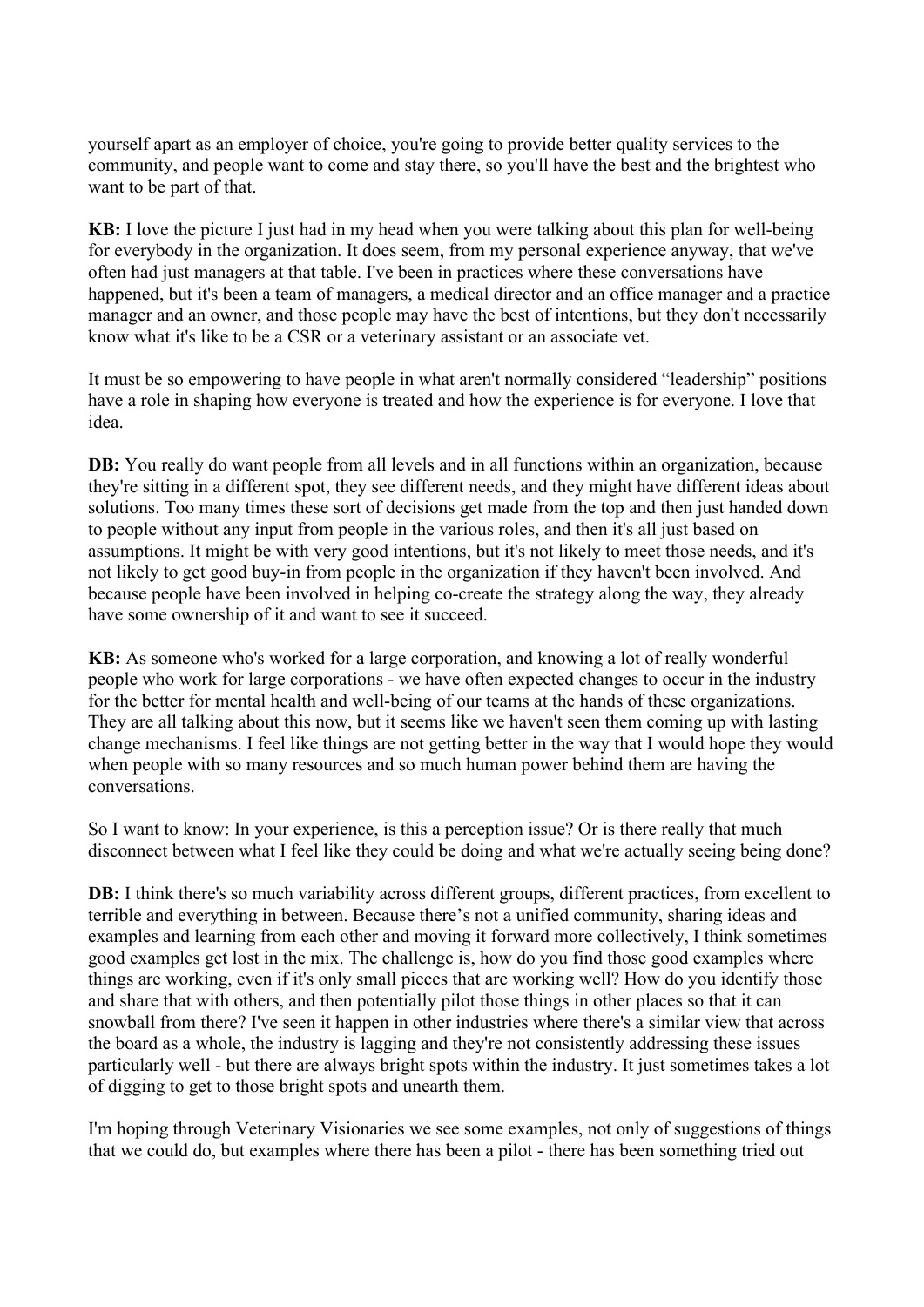that either went brilliantly or it went fairly well, and then they learned some things from it, and we can iterate and do better. These big organizations do have the resources to invest and to help share those.

**KB:** What you're saying, it sounds like, is that, yes, large entities could be the key to this systemic change across the industry, because they have the resources to really disseminate what's working for certain practices – but we need those practices where they are fostering that psychologically healthy workplace and they are taking care of their teams and their teams are seeing results from the systems they've put in place. We need to put a megaphone in front of those practices and make sure that everybody can learn from their example, and the big entities have the resources to do that.

That paints a really good picture of little practices sending up a flare, and then the big corporations or associations being able to say, "Hey, everybody look here, this is a really cool thing, let's talk about it and see if it could work for you." Love that so much, and hopefully that does come out of Veterinary Visionaries.

**DB:** In larger organizations, they have the advantage of the scale and the resources to more effectively evaluate the efforts, and to be able to measure and see if they're getting the results they had hoped for and share. Often in a smaller practice, you don't have the resources to do that. The challenge is, in a larger organization, there's more bureaucracy, more hierarchy, more red tape to have to cut through to get anything done, and it complicates things. You also tend to offer a broader range of activities or initiatives or a bigger menu of things that you're doing, where in a smaller organization, you don't necessarily need to do all of those things, you just need to do the right things.

In a smaller organization, the advantage is that they can do things in a really unique and idiosyncratic way. If you tried to do that in a big complex organization, it'd be a mess - they'd never be able to get it done because there would always be a brick wall to run into. But in a small practice you can tailor things to the very unique needs of the people who work there. I've seen very small organizations be able to successfully do things with a fraction of the resources; they identify what few things are really important and that they can do well in a way that's a great fit for the people who work there.

**KB:** I just had a conversation with a wonderful practice owner who reached out after he heard the podcast and wanted to share what he and his team have been doing over the past couple of years during COVID. It was just really great to hear about a practice that's taking these steps and that they're working for that team. I'm hoping more people will feel empowered to do that.

David, thank you so much. I have one more question for you, because we've been talking about having all the voices in the practice heard, and that all the voices on a veterinary team are important for creating a psychologically healthy workplace. There are a lot of people listening who are not in a workplace where they feel like management is going to hear this and say, "Okay, we're going to have a big sit down with everybody on the team and talk about how we can make this a safe place." If you could pick a couple of things that somebody in any role in the practice – a veterinary assistant, a CSR - could start doing, regardless of their role, to ignite that spark, what would those things be?

**DB:** If they are in a practice or in an organization where they're feeling like leadership isn't hearing